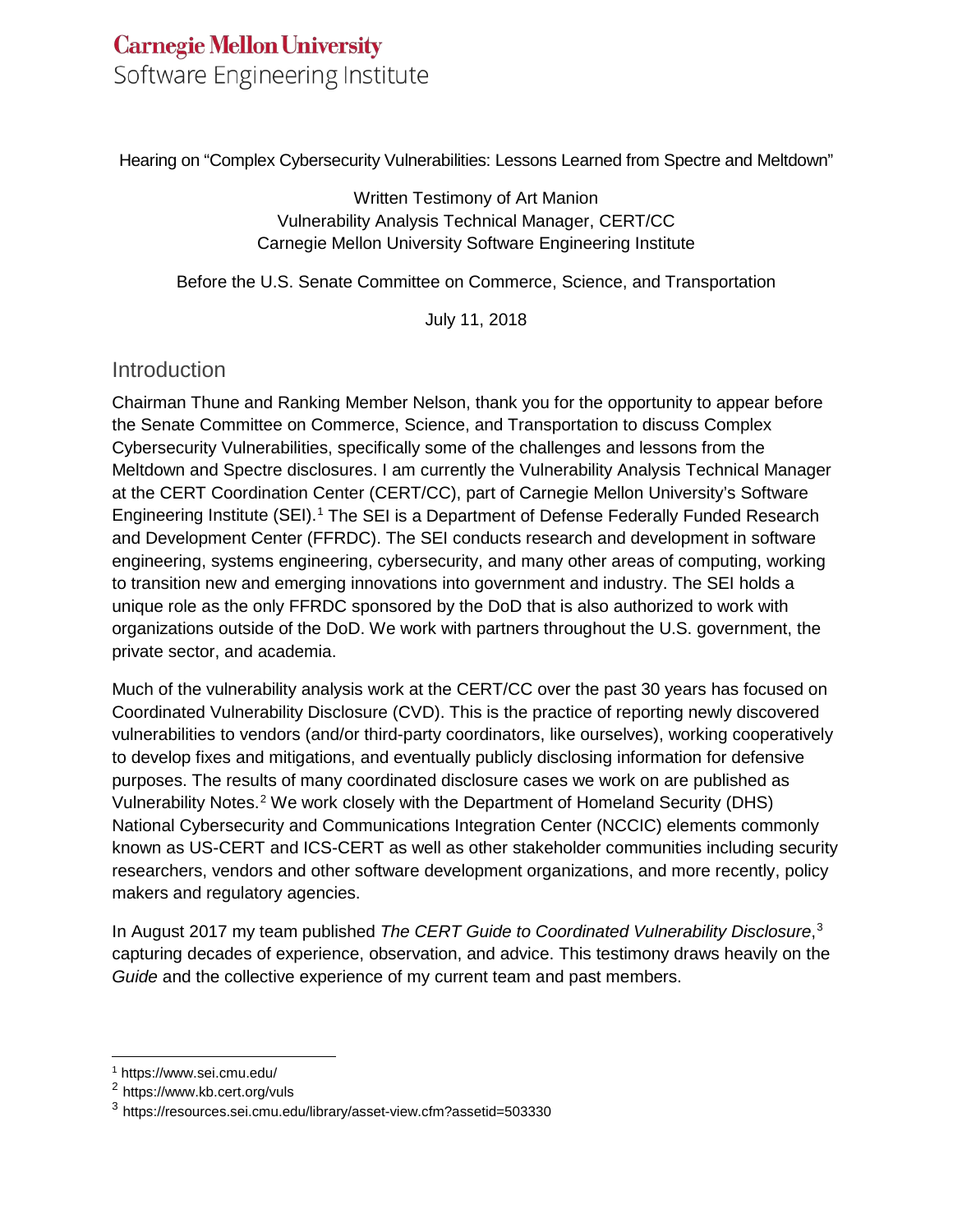Software Engineering Institute

The CERT/CC is a founding member of the Forum of Incident Response and Security Teams (FIRST), and I co-chair two special interest groups within FIRST that deal with CVD. The Vulnerability Coordination SIG, collaborating with a National Telecommunications and Information Administration (NTIA) multistakeholder process, $4$  published guidelines for multiparty CVD in June 2017.[5](#page-1-1) My team provides advice to transportation (including the Department of Transportation) and medical device (including the Food and Drug Administration) sectors. We participate in other policy and community efforts to improve and advocate CVD processes, and we directly assist departments and agencies, helping to design and support the DoD Vulnerability Disclosure Program.[6](#page-1-2) I also work in the International Standards Organization (ISO) where I am co-editor of ISO 29147 *Vulnerability disclosure*[7](#page-1-3) and 30111 *Vulnerability handling processes*. [8](#page-1-4)

## Coordinated Vulnerability Disclosure (CVD)

We all depend on software and software-based systems. The devices we use to communicate and coordinate our lives, transport us from place to place, and keep us healthy include computers, network connections, and software. As a result, society has increased its dependence on software-based products and services that communicate both to each other and to the world at large.

One drawback: our modern and connected products and services have vulnerabilities weaknesses that can compromise the security of the system in unexpected and undesirable ways. Vulnerabilities leave our devices and systems susceptible to attacks. Smart phones, ATMs, MRI machines, security cameras, cars, airplanes, and the like have become networkenabled software-dependent systems, making it nearly impossible to avoid participating in the world without the potential to be affected by cybersecurity vulnerabilities.

Essentially unavoidable, vulnerabilities have numerous origins. Implementation defects, unexpected interactions between systems, configuration or design decisions, and other factors all contribute to what is effectively an unlimited supply.<sup>[9](#page-1-5)</sup> In order to maintain assurance in the systems and devices we use daily, we need clear public policy and socio-technical norms encouraging the discovery of vulnerabilities, notification of their existence, and cooperative defense in the form of repair or mitigation. Otherwise, adversaries can take advantage of vulnerabilities to achieve goals at odds with the creators and users of the systems we depend on.

Notifying the public that a problem exists without simultaneously providing defense leads to increased adversarial advantage. Because there is rarely one optimal formula for minimizing

<span id="page-1-0"></span> <sup>4</sup> https://www.ntia.doc.gov/other-publication/2016/multistakeholder-process-cybersecurity-vulnerabilities

<span id="page-1-1"></span><sup>5</sup> https://www.first.org/global/sigs/vulnerability-coordination/multiparty/

<span id="page-1-2"></span><sup>6</sup> https://hackerone.com/deptofdefense

<span id="page-1-3"></span><sup>7</sup> ISO/IEC 29147 https://www.iso.org/standard/45170.html

<span id="page-1-4"></span><sup>8</sup> ISO/IEC 30111 https://www.iso.org/standard/53231.html

<span id="page-1-5"></span><sup>&</sup>lt;sup>9</sup> Risk Based Security recorded "...over 20,000 vulnerabilities disclosed in 2017." The NIST National Vulnerability Database (NVD), based on the Common Vulnerabilities and Exposures (CVE) project, reports 14,650.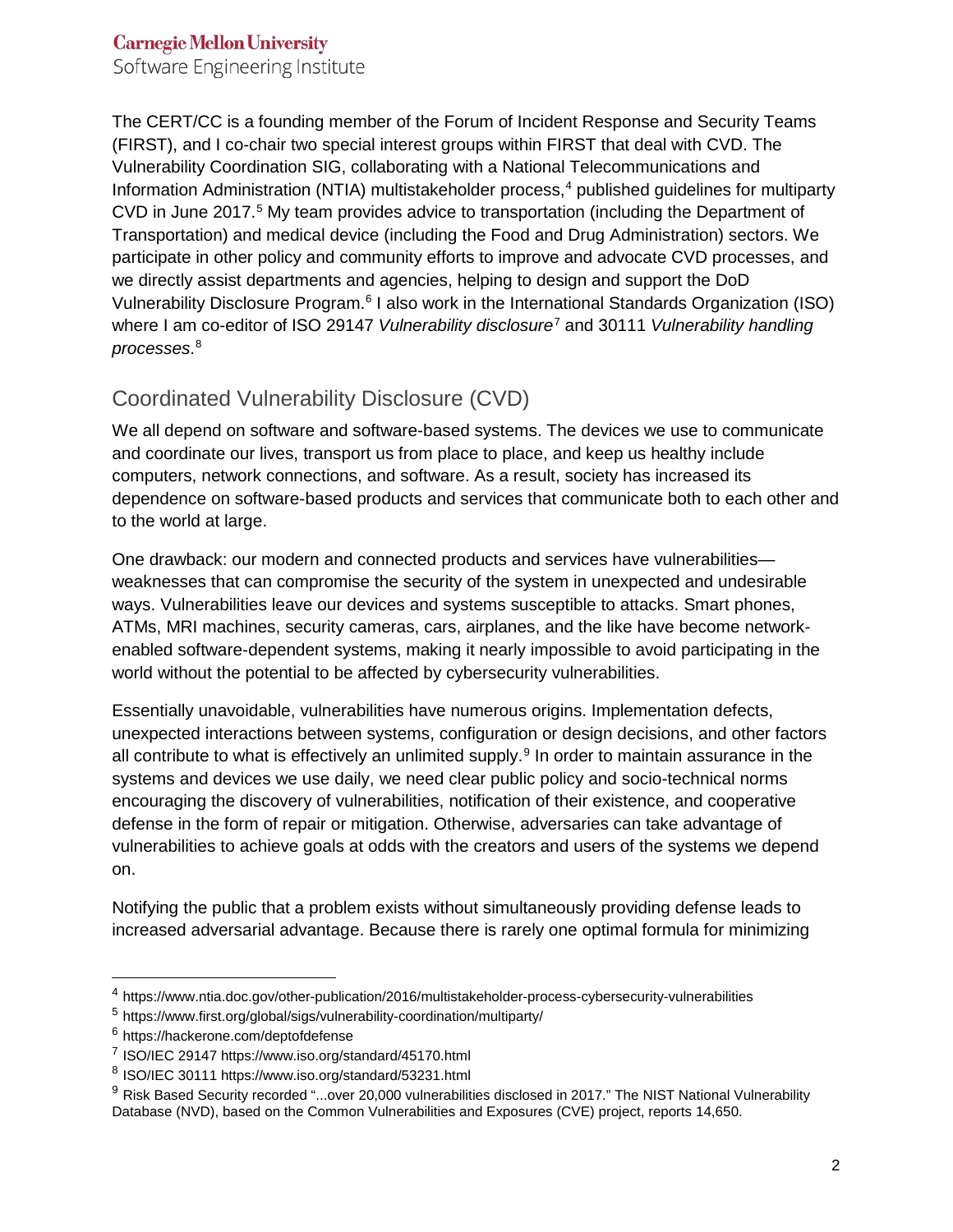Software Engineering Institute

risk and harm—short of avoiding the introduction of vulnerabilities in the first place—the current best practice is a process called Coordinated Vulnerability Disclosure (CVD).

CVD is the process of gathering information from security researchers, coordinating the sharing of that information to vendors and other relevant parties, and disclosing the existence of software vulnerabilities along with updates or mitigations to various stakeholders—including the public. The CVD process concludes when updates and mitigations have been widely deployed.



#### *Figure 1: CVD phases*

Figure 1 outlines a generally accepted set of basic CVD phases. As noted in the *Guide*, the more difficult questions are: "How much information should be released? To whom? And when?"

Bilateral CVD—between one researcher and one vendor—is largely a solved problem. That is to say, there exist established CVD processes that both parties can follow to a generally agreeable and optimal outcome.

Multiparty or multivendor CVD, as illustrated by Meltdown and Spectre, remains unsolved. The CERT/CC focuses our efforts on multiparty CVD, both directly handling cases and researching ways to make lasting improvements. As described in the *Guide*, CVD is a wicked problem,[10](#page-2-0) and multiparty CVD even more so.

<span id="page-2-0"></span> $10$  H. W. Rittel and M. M. Webber, "Dilemmas in a General Theory of Planning," Policy Sciences, vol. 4, no. 1973, pp. 155-169, June 1973.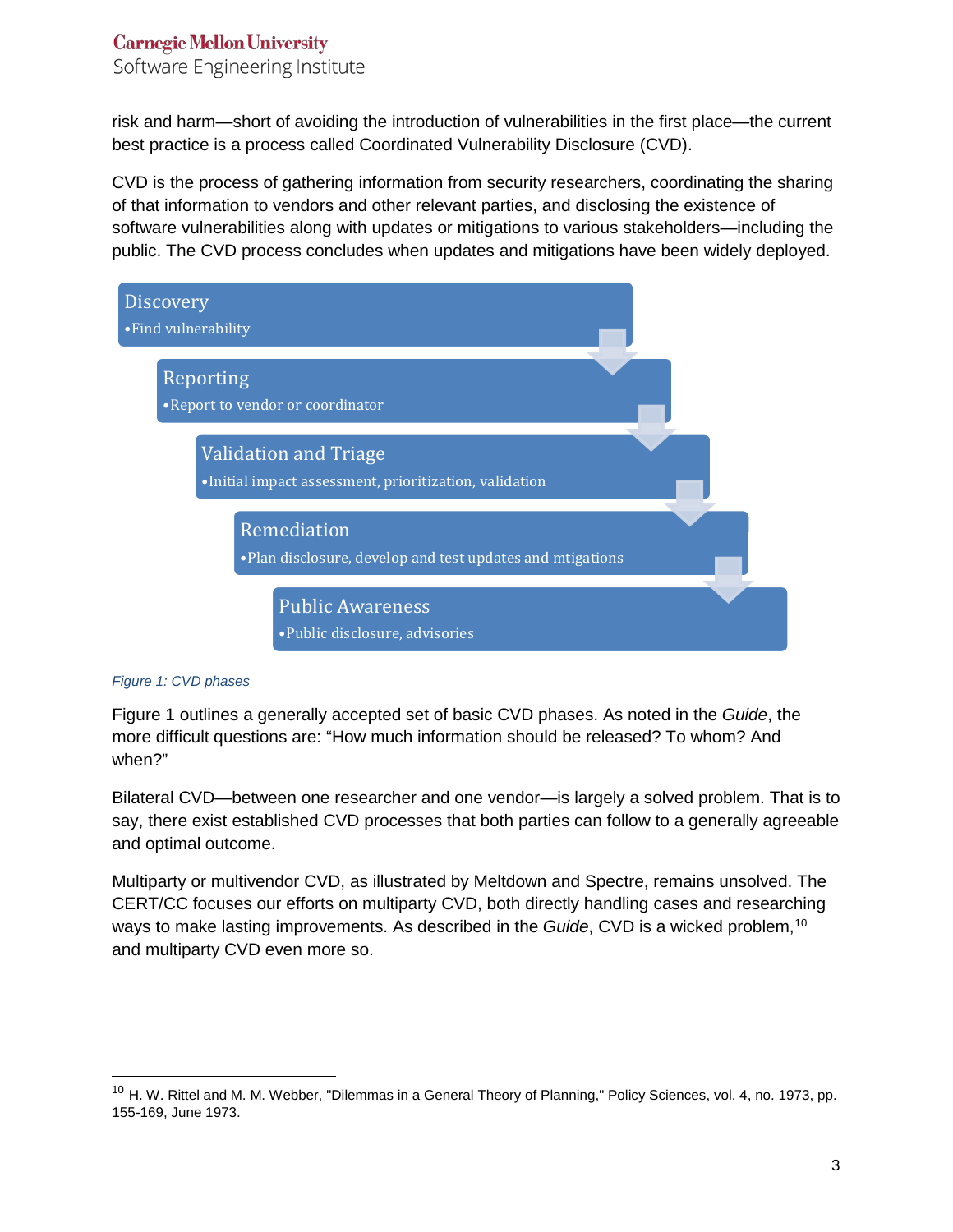Software Engineering Institute

## Meltdown and Spectre

Meltdown and Spectre are the widely used names for the first three instances of a class of vulnerabilities that arise from speculative execution<sup>[11](#page-3-0)</sup> and shared caches,<sup>[12](#page-3-1)</sup> features designed into modern CPU hardware for improved performance. These side-channel vulnerabilities allow attackers to infer the contents of memory without having direct access to the memory. Meltdown and Spectre were initially reported in June 2017 and three variants were publicly disclosed on January 3, 2018. Since then, three additional variants have been published, and further public disclosures are expected. It is interesting to note that these security issues were previously discussed in 1995.<sup>[13](#page-3-2)</sup>

Meltdown and Spectre allow attackers to read memory that they shouldn't have access to, memory that could contain users' passwords, trade secrets, encryption keys, or the contents of private documents. Users of shared cloud infrastructure are particularly at risk. Attacks can also be performed against web browsers that visit malicious sites.

Such access to another's data is remarkable. Modern CPU hardware and operating system software separate running programs from each other and from the operating system, for stability and security reasons. This separation was meant to ensure that one user of the computer cannot read memory in use by another user or the privileged operating system, which could contain sensitive or secret information.

Because Meltdown and Spectre are intrinsic to CPU hardware, they are different from much more common software vulnerabilities. Consequently, while some of the Meltdown and Spectre variants can be mitigated with operating system and CPU microcode updates, newly designed CPU hardware will be required to fully resolve the majority of the vulnerabilities.<sup>[14](#page-3-3)</sup>

## Challenges and Lessons Learned

Overall, the vendor-led CVD process followed for Meltdown and Spectre was reasonably successful. Major vendors (including competitors Intel, AMD, and Arm) cooperated on security, and major software and service providers applied updates that protected many users en masse. The vendors involved followed current CVD practices, arguably tuned too far in favor of attempting to prevent premature public disclosure. This tuning introduced challenges, particularly for those tasked with defending critical infrastructure and public safety. Due to a number of factors, including the vendor-led CVD process and the novelty and complexity of the technology involved, Meltdown and Spectre garnered public attention that arguably exceeded the "actual" risk of the vulnerabilities.

<span id="page-3-0"></span> $11$  occurs when the CPU, which would otherwise be sitting idle, instead makes an informed guess as to what instructions a running program will take next

<span id="page-3-1"></span><sup>&</sup>lt;sup>12</sup> areas of memory with quick access

<span id="page-3-2"></span><sup>13</sup> https://pdfs.semanticscholar.org/2209/42809262c17b6631c0f6536c91aaf7756857.pdf

<span id="page-3-3"></span><sup>14</sup> https://energycommerce.house.gov/wp-content/uploads/2018/02/Intel-Corp-response-HEC-FINAL.pdf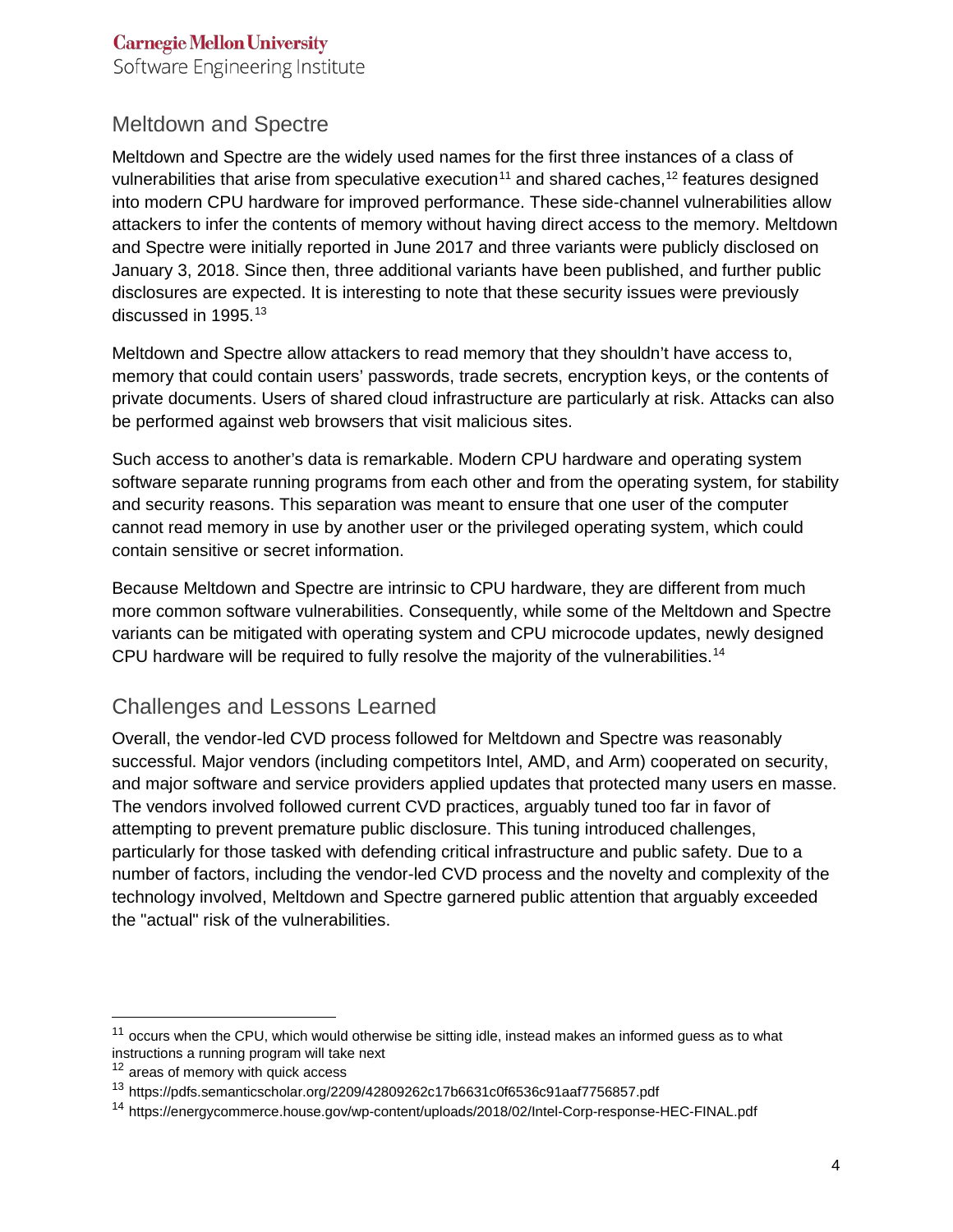Software Engineering Institute

The following are a set of challenges and lessons brought to light by the Meltdown and Spectre disclosures.

#### CVD should follow the supply chain

At its most effective, CVD follows the supply chain affected by the vulnerability. Many products today are not developed by a single vendor. Instead, they are assembled from components sourced from other vendors. For example, software libraries are often licensed for inclusion into other products. When a vulnerability is discovered in a library component, it is very likely that not only does the originating vendor of the library component need to take action, but all the downstream vendors whose products use it need to take action as well. Complex supply chains can increase confusion regarding who is responsible for coordinating, communicating, and ultimately fixing vulnerabilities, leading to delays and systems exposed to unnecessary risk. Because of the underlying nature of the vulnerabilities, Meltdown and Spectre exacerbated these concerns.

| Initial notifications                                      |                                                                                                                                                                                                            |                                                                                                                                                                                                                                 |
|------------------------------------------------------------|------------------------------------------------------------------------------------------------------------------------------------------------------------------------------------------------------------|---------------------------------------------------------------------------------------------------------------------------------------------------------------------------------------------------------------------------------|
| Originating Vendors: original<br>implementors, significant | Secondary notifications                                                                                                                                                                                    | <b>Tertiary notifications</b>                                                                                                                                                                                                   |
| ability to fix, components<br>used by others               | Downstream Vendors:<br>integrate vulnerable<br>components sourced from<br>originating vendors<br>Other originating vendors<br>whose disclosure policies are<br>incompatible with longer<br>embargo periods | (when needed, but rare)<br>Internet infrastructure<br>providers critical to patch<br>distribution<br>Major service providers<br>Other critical infrastructure<br>providers, CSIRTs, and<br>ISACs/ISAOs when acutely<br>affected |

#### *Figure 2: Notional multiparty CVD process*

#### Initial notifications

When considering private notification and embargo, there is general agreement that those who have the ability to make changes that remove or substantially mitigate vulnerabilities need to be informed. This usually means vendors who produce original implementations. For Meltdown and Spectre, these vendors were CPU manufacturers: Intel, AMD, and Arm.

#### Secondary notifications

Operating system and virtualization software is tightly bound to CPU hardware, and mitigations for Meltdown and Spectre generally require both CPU microcode and software updates. Thus,

N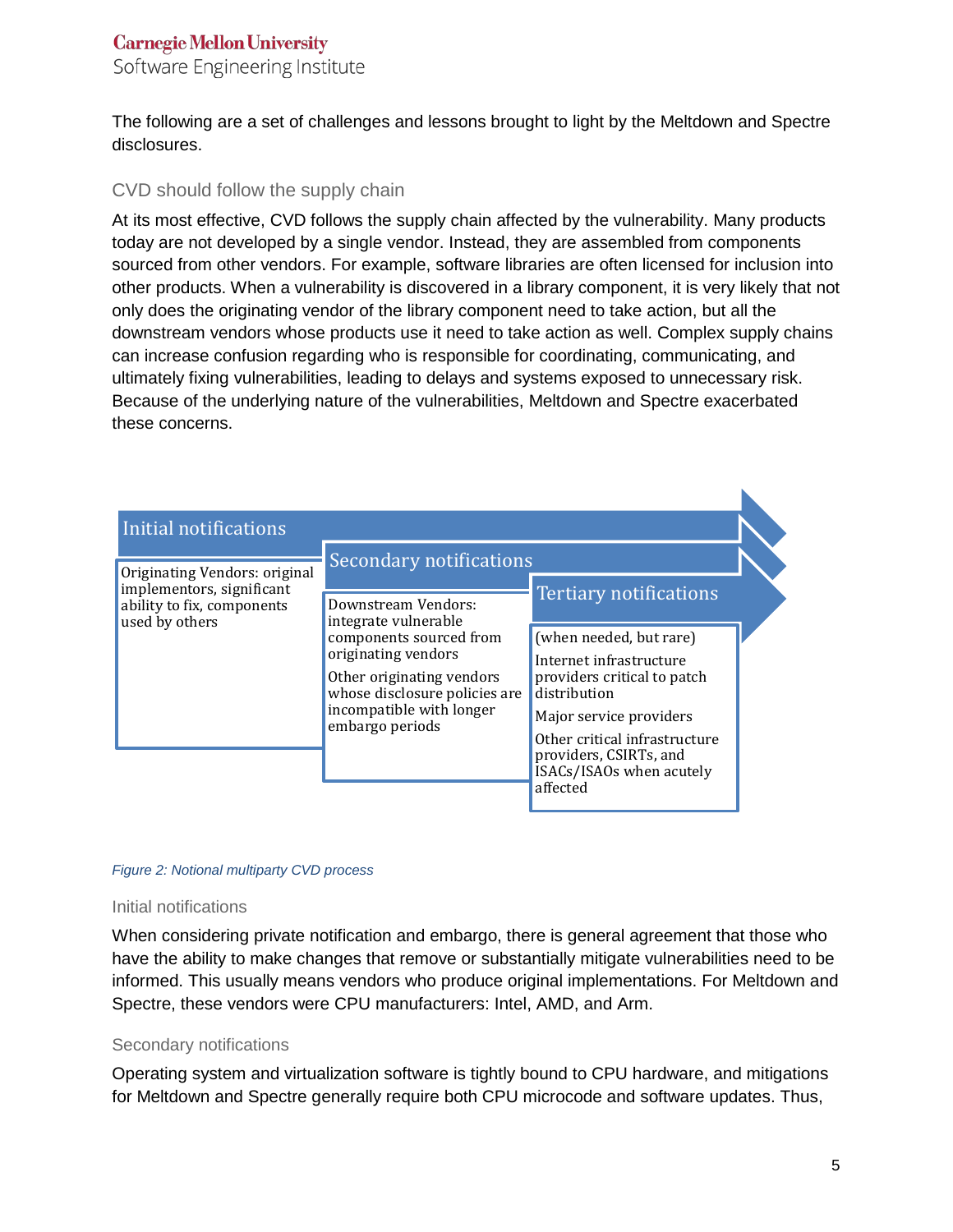Software Engineering Institute

another set of vendors with the ability to fix included Microsoft, Google, and Apple. For vendors who advertise short embargo periods, it is possible to delay notification until shortly before public disclosure.

#### Tertiary notifications

Depending on the nature, scope, and potential impact of the vulnerability, it may make sense to notify major service providers, in this case, the cloud computing elements of Amazon, Microsoft, and Google. Consideration should also be given to notifying critical infrastructure protection stakeholders, at least to reduce the harm associated with surprise disclosure.

Conceptually, it can be useful to think of the supply chain as horizontal or vertical. A horizontal supply chain implies that many vendors need to independently make changes to their products in order to fix a vulnerability. A vertical supply chain implies that one vendor might originate the fix, but many other vendors may need to update their products after the original fix is available. In these terms, Meltdown and Spectre exhibit aspects of both horizontal and vertical supply chains, making the coordination process even more complex.

## Fairness in CVD is desirable but difficult to achieve

From a coordinator's perspective, it can be difficult to be fair when coordinating a multiparty CVD case, because it's almost inevitable to either miss some downstream vendor or wind up with one or more vendors ready to release while everyone is waiting for the other vendors to catch up. The CERT/CC's practice is to notify a wider selection of vendors and other stakeholders than those included in the Meltdown and Spectre CVD process, acknowledging that this increases the risk of premature public disclosure.

#### Broader CVD cases require shorter embargo periods

The CVD process for Meltdown and Spectre was complicated by the nature of the supply chain and the premature public disclosure which caught many by surprise. Our experience shows that problems can arise when the multiple parties involved in CVD function at different operational tempos. In both the vertical and horizontal supply chain cases discussed above, synchronized timing of disclosure to the public can be difficult to coordinate. The originating vendor(s) will usually want to release a patch announcement to the public as soon as it is ready. This can, however, put users of downstream products at increased risk. As a result, coordinators sometimes find it necessary to make the difficult choice to withhold notification from a vendor in a complicated multiparty disclosure case if that vendor's disclosure policy is incompatible with the embargo or otherwise cannot be trusted to cooperate with the coordination effort. This may have been a factor for Meltdown and Spectre and was illustrated by the CVD process for the KRACK Wi-Fi vulnerabilities.[15](#page-5-0)

#### Vendors are not the only stakeholders with a role to play prior to public disclosure

In situations where a vulnerability has the potential for major impact to critical infrastructure, it may be necessary to coordinate not only with vendors to fix the vulnerable products, but also

<span id="page-5-0"></span> <sup>15</sup> https://www.krackattacks.com/#openbsd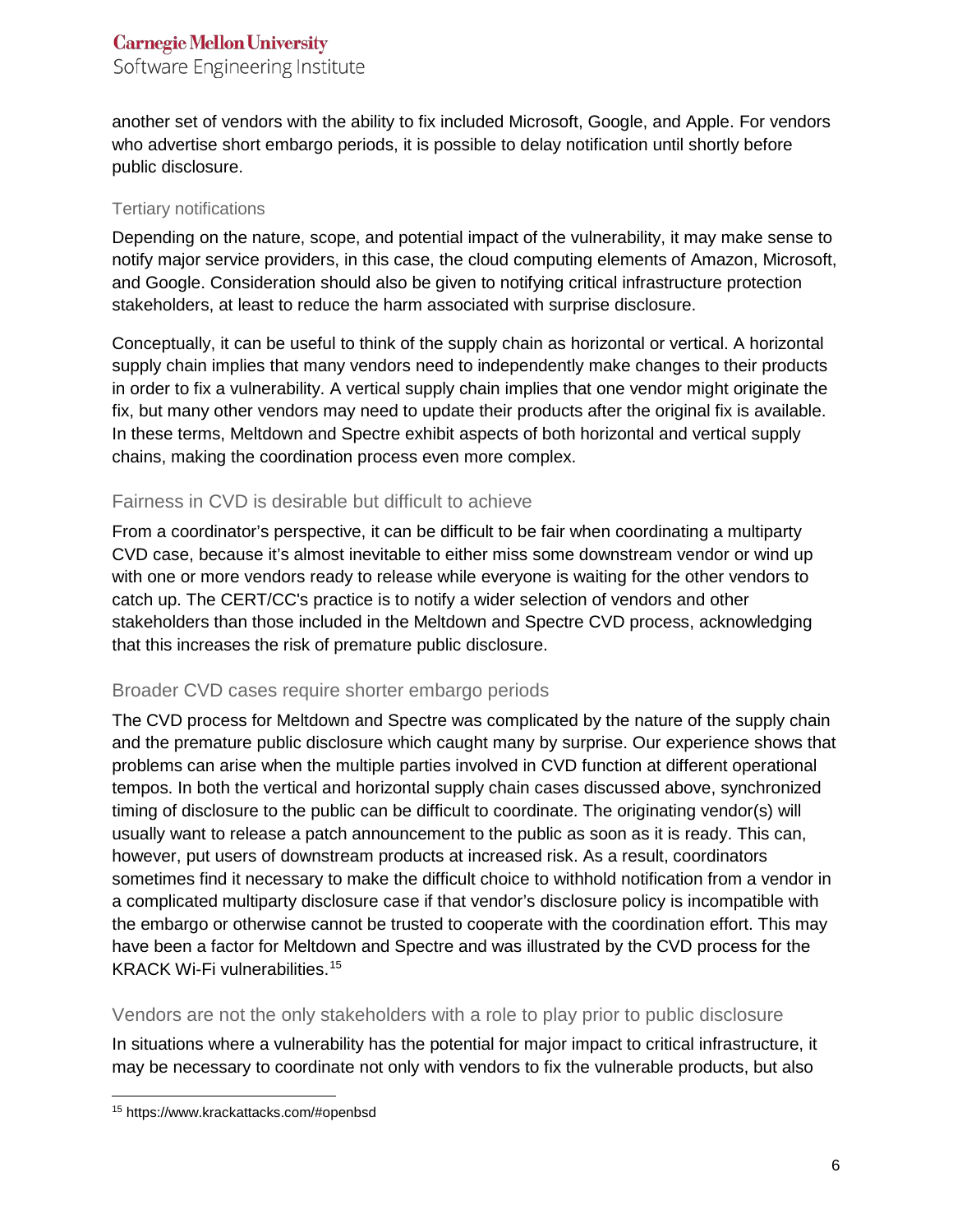Software Engineering Institute

with major deployers—those responsible for applying updates and other mitigations that affect large populations of users. One important concern in these cases is to ensure that internet and other critical infrastructure remains available so that deployers and other network defenders can acquire and deploy the necessary information and patches. Another important concern is that critical infrastructure protection stakeholders are prepared to provide accurate and actionable information before public disclosure.

Luckily this scenario is rare, but vulnerabilities like Meltdown and Spectre, or those that affect basic internet services such as the domain name system (DNS), can affect a large number of vendors. In these cases, the involvement of a coordinator such as the CERT/CC can often help contact and disseminate information to vendors, service providers, and other key stakeholders. Note that the CERT/CC was not engaged in the coordination of Meltdown and Spectre prior to their public disclosure.

#### Rushed solutions can increase risk

The Meltdown and Spectre disclosures generated a lot of public attention. They were the results of cutting-edge research from multiple sources; a lengthy embargo period (roughly 6 months) and closely held CVD process among major vendors; and in the end, the public disclosure happened one week earlier than planned. Many organizations were surprised by the public disclosure and spent considerable effort trying to understand the nature of the vulnerabilities and their impact.

Due to the fundamental technical nature of the vulnerabilities, the complexity of CPU and operating system interaction, and in some cases the lack of lead time, many of the updates and mitigations caused significant negative side effects. A partial list follows.

- Intel microcode updates caused instability.<sup>[16](#page-6-0)</sup>
- Initial Meltdown updates for Microsoft Windows 7 and Server 2008 mistakenly allowed any user to read kernel memory and gain complete control of a computer.<sup>[17](#page-6-1)</sup>
- Microsoft Windows updates caused some AMD systems not to boot.<sup>[18](#page-6-2)</sup>
- Architectural changes caused some antivirus software running on Microsoft Windows to not work. The changes also had serious implications for receiving future security updates. [19](#page-6-3)
- Lenovo systems running SUSE can become inoperable.<sup>[20](#page-6-4)</sup>
- Pulse VPN client on Microsoft Windows would not connect.<sup>[21](#page-6-5)</sup>

<span id="page-6-0"></span> <sup>16</sup> https://newsroom.intel.com/news/intel-security-issue-update-addressing-reboot-issues/

<span id="page-6-1"></span><sup>17</sup> https://www.kb.cert.org/vuls/id/277400

<span id="page-6-2"></span><sup>18</sup> https://support.microsoft.com/en-us/help/4056892/windows-10-update-kb4056892

<span id="page-6-3"></span><sup>19</sup> https://support.microsoft.com/en-us/help/4072699/windows-security-updates-and-antivirus-software

<span id="page-6-4"></span><sup>20</sup> https://support.lenovo.com/us/en/solutions/len-18282

<span id="page-6-5"></span><sup>21</sup> https://kb.pulsesecure.net/articles/Pulse\_Secure\_Article/KB43600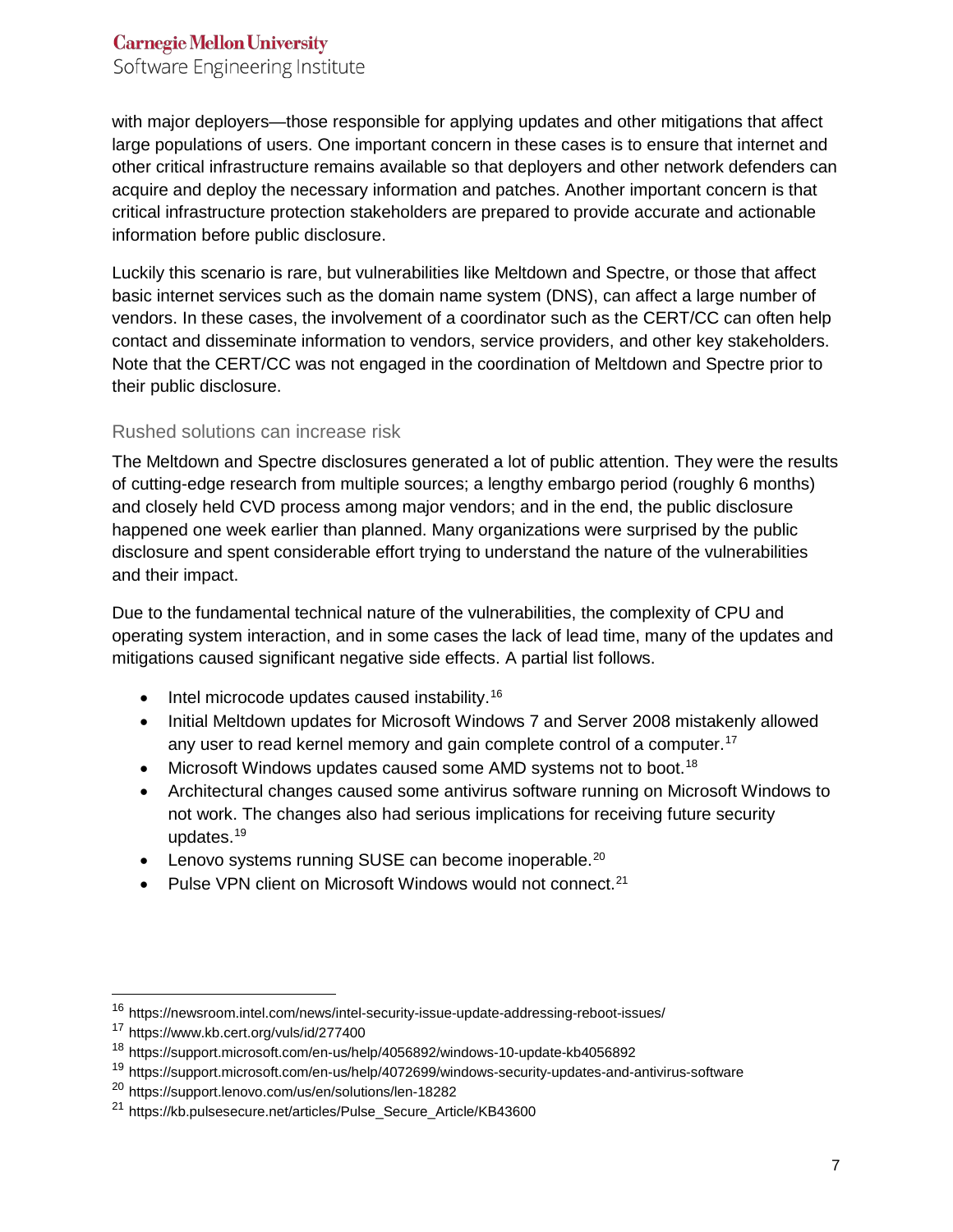Software Engineering Institute

• Dell systems experienced unpredictable behavior.<sup>[22](#page-7-0)</sup>

Independent of the unintentional side effects, the updates decrease performance, because the CPU and operating system have to spend more time clearing out the remnants of speculative execution left in the cache. While an individual user may not notice, busy server systems are significantly impacted by the performance decrease.<sup>[23](#page-7-1)</sup> This may require the purchase of additional server capacity to maintain performance equivalent to pre-update levels.

Given the side effects and performance penalties, users should carefully consider the need to install Meltdown and Spectre updates. The vulnerabilities pose the greatest risk to systems that allow multiple users to run code, for example, cloud-based shared or multi-tenant hosting providers. Individual users may not substantially improve their security by installing updates. Systems that require high availability and reliability, such as industrial control and other safety critical systems, should not install updates or make other changes without significant testing.

#### Surprise leads to misplaced effort and opportunity cost

As with most situations in which multiple parties are engaged in a potentially stressful and contentious negotiation, surprise in CVD tends to increase the risk of a negative outcome. For technically complex vulnerabilities like Meltdown and Spectre, there is a need for stakeholders to understand the problem before it is possible to make good decisions about the appropriate response. Because so many vendors, deployers, and other stakeholders were caught off guard with the public disclosure of the Meltdown and Spectre vulnerabilities, much attention was diverted from potentially more pressing and immediate cybersecurity issues.

# CVD Improvements

As previously stated, the Meltdown and Spectre CVD process was reasonably successful. Without any changes to existing practices, the process could have been tuned to include more vendors and to notify more stakeholder organizations before public disclosure. This recommendation comes with the understanding that the chance of premature disclosure increases with the number of people and organizations brought into the circle. I am aware of zero premature disclosures or other leaks caused by the NCCIC, US-CERT, or ICS-CERT. I am aware of a few leaks caused by organizations privately notified by the CERT/CC, but over 30 years and tens of thousands of CVD cases, I am comfortable with the balance we have chosen. Public information about Meltdown and Spectre started appearing in November 2017. In my experience, a case of this magnitude was unlikely to survive a lengthy embargo period.

Meltdown and Spectre set an inflection point in the history of CVD and internet security. The researchers, and more importantly the coordinating vendors, could have recognized the need to at least reduce surprise by informing the U.S. government (and possibly other governments)

<span id="page-7-0"></span><sup>&</sup>lt;sup>22</sup> https://www.dell.com/support/article/us/en/04/sln308588/microprocessor-side-channel-vulnerabilities-cve-2017-5715-cve-2017-5753-cve-2017-5754-impact-on-dell-emc-products-dell-enterprise-servers-storage-and-networking- ?lang=en

<span id="page-7-1"></span><sup>&</sup>lt;sup>23</sup> https://cloudblogs.microsoft.com/microsoftsecure/2018/01/09/understanding-the-performance-impact-of-spectreand-meltdown-mitigations-on-windows-systems/